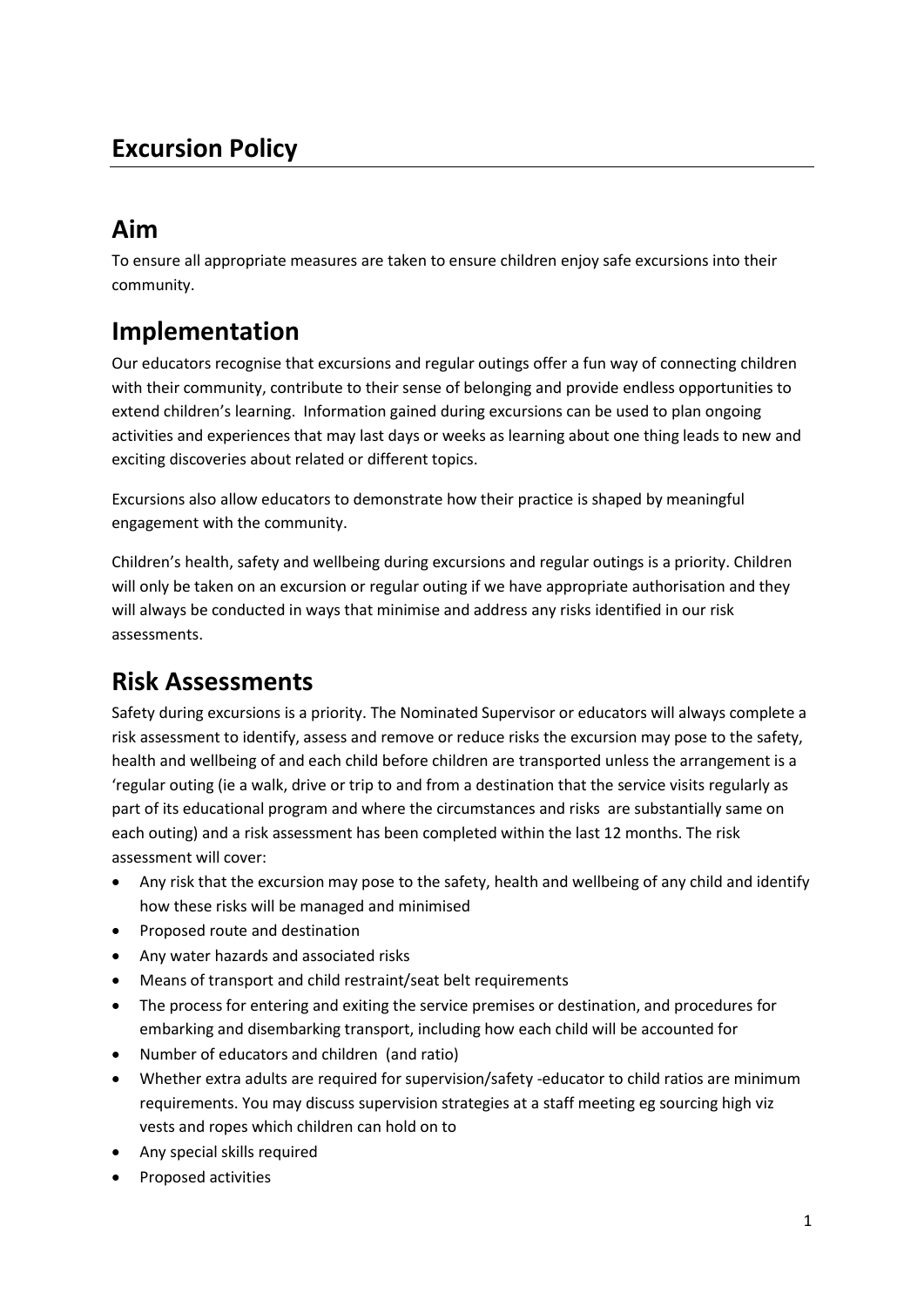- Proposed duration
- Any specific health care needs or medical conditions that need to be managed
- Items that should be taken

The Nominated Supervisor will update risk assessments for regular outings and obtain new authorisations from parents/guardians when circumstances that may affect the arrangements change, including for example:

- weather conditions (summer versus winter, extreme weather events like heatwaves, floods and bushfires)
- changes in routes for example because of road works
- the numbers and vulnerabilities of children.

# **Authorisations for Excursions**

Authorisation for a child to be taken on an excursion must be given by a parent or other person named in the child's enrolment record as having authority to authorise the excursion unless the arrangement is a 'regular outing and there's an authorisation which is less than 12 months old. The authorisation will include:

- Child's name
- If it's a regular outing, a description of when the child is to be taken on the regular outings
- If it's not a regular outing, the date of the excursion
- Destination and proposed activities
- if transport involved, the means of transport, and any requirements for seatbelts or safety restraints under the relevant state/territory law
- How long the child will be away from the centre
- Expected number of children attending
- Expected ratio of educators to children
- Expected number of additional adults who will be attending
- Items child required to bring from home for excursion
- Advice risk assessment available at service.

### **Excursion Procedure**

The Nominated Supervisor and educators will always implement the Excursion Procedure to eliminate or minimise any risks associated with an excursion and ensure compliance with all Regulations.

# **Related Policies**

Acceptance and Refusal of Authorisations Policy Emergency Management and Evacuation Policy Incident Injury Trauma and Illness Policy Physical Environment Policy (Sun Safety and Water Safety) Staffing Arrangements Policy Transport Policy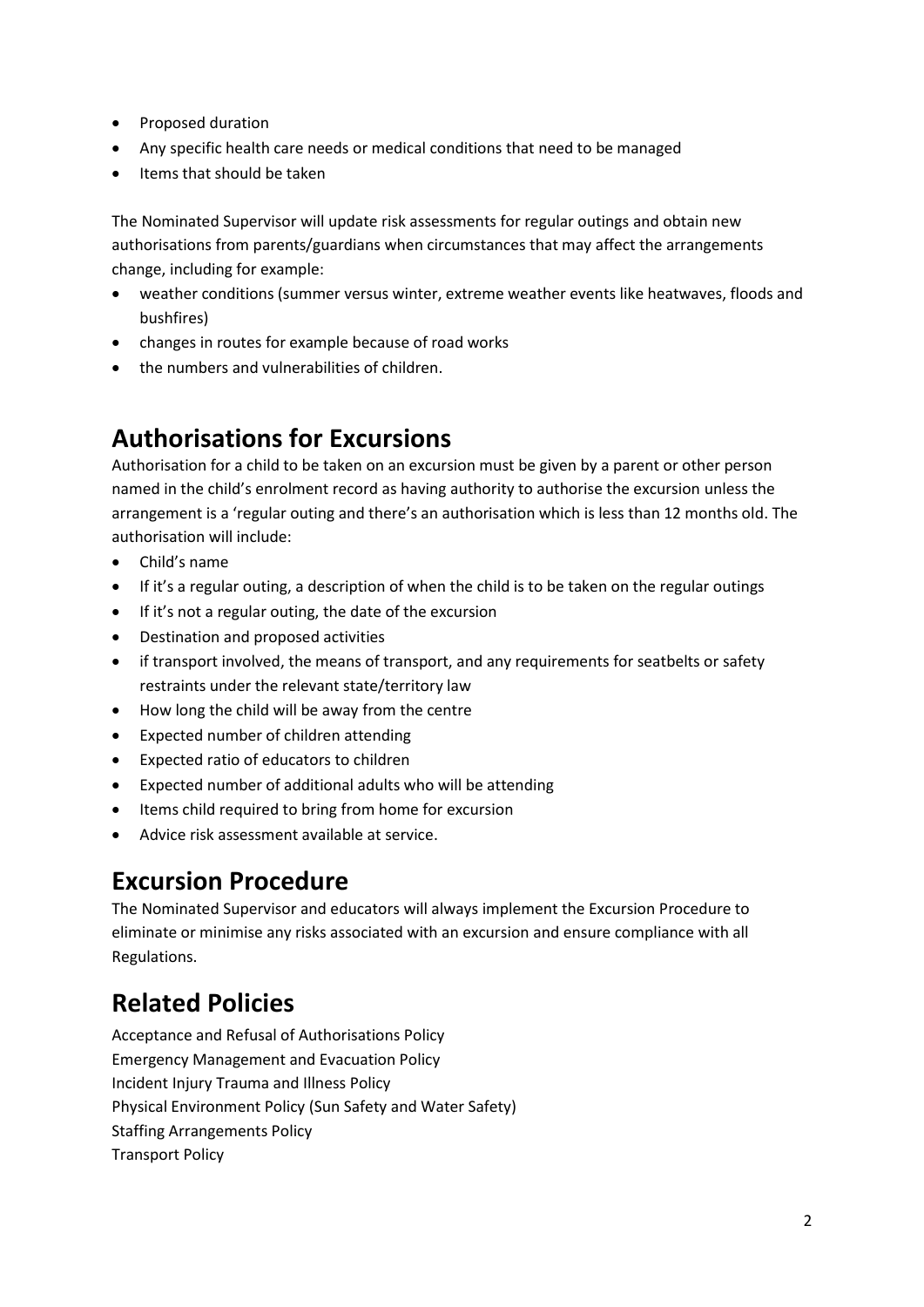### **Sources**

#### **National Quality Standard**

2.2.1 Supervision **-** At all times, reasonable precautions and adequate supervision ensure children are protected from harm and hazard.

6.2.3 Community engagement – The service builds relationships and engages with its community

7.1.2 Management systems - Systems are in place to manage risk and enable the effective management and operation of a quality service

#### **Education and Care Services National Law**

165 Offence to inadequately supervise children

#### **Education and Care Services National Regulations**

4 Definitions (Regular Outing) 89 First aid kits 99 Children leaving the education and care service premises 100 Risk assessment must be conducted before excursion 101 Conduct of risk assessment for excursion 102 Authorisation for excursion  $168(2)(g)$  Education and care services must have policies and procedures dealing with excursions, including procedures complying with regulations 100 to 102

#### **Early Years Learning Framework**

Learning Outcome 4

Children transfer and adapt what they have learned from one context to another.

Children develop dispositions for learning such as curiosity, cooperation, confidence, creativity,

commitment, enthusiasm, persistence, imagination and reflexivity.

Learning Outcome 5

Children interact verbally and non-verbally with others for a range of purposes.

# **Tools**

Excursion Procedure Excursion - ACECQA Risk Assessment Template Authorisation - Excursion Authorisation - Excursion Regular Outing Excursion Checklist Nominated Supervisor Excursion Checklist Educators Excursion Evaluation